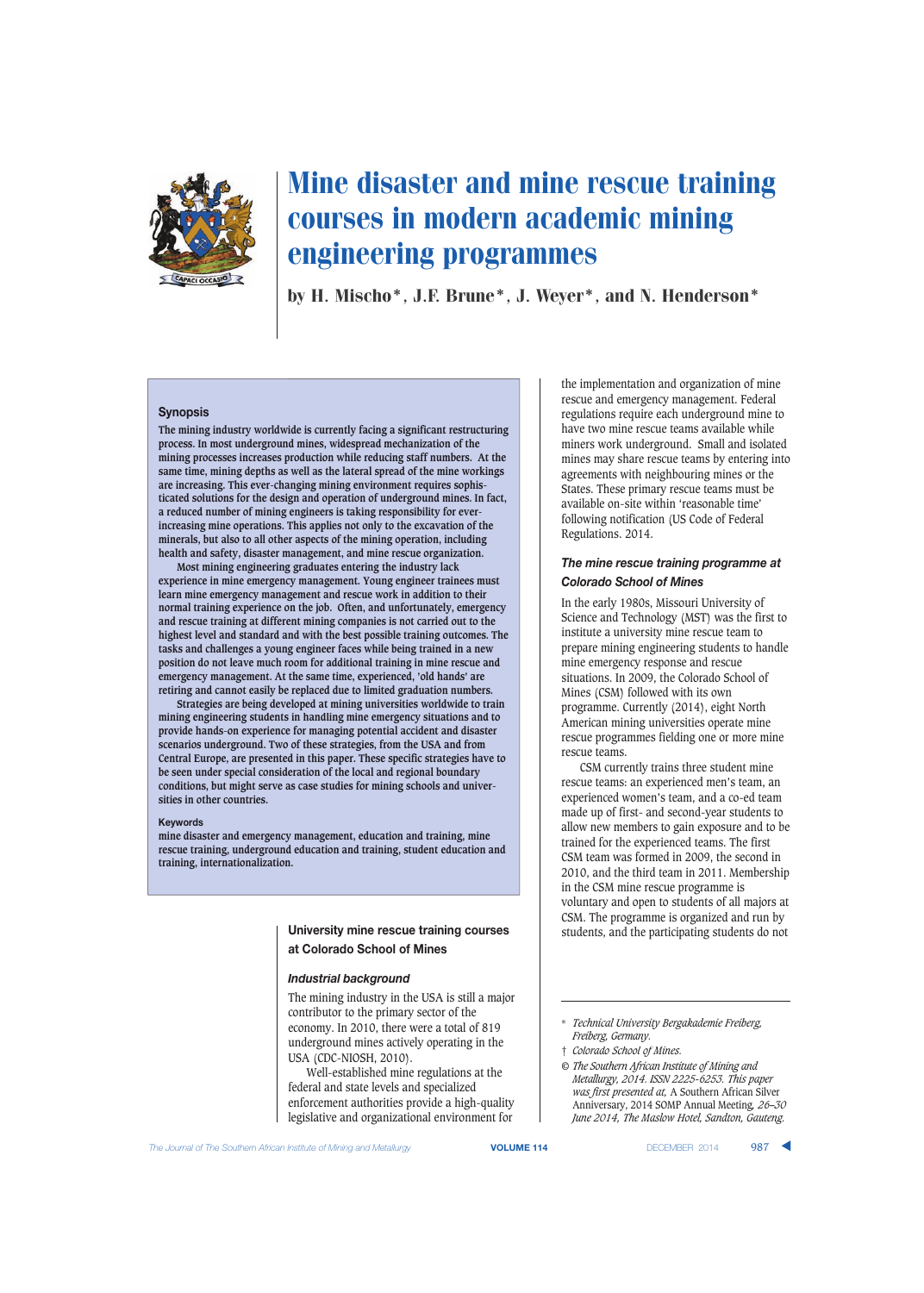receive school credit for their participation. Currently, the teams are made up of engineering students from nearly all major engineering courses at CSM. The only condition of membership is that the students are able to meet basic physical requirements in order to ensure the personal health and safety of the team members and of the entire team during programme activities. The student team captains design training plans together with the faculty programme coordinator. The programme's faculty advisor assists with the logistics of the trainings and helps organize practices, practice sites, equipment, tools, and supplies. Mine rescue specialists from the mining industry are often called in to help at these practices and to teach specific subjects ranging from equipment maintenance to mine ventilation, first aid, communication, and map work. The teams are organized in the same way as professional North American mine rescue teams, with each team composed of a minimum of seven members: five members in the underground team and two at the fresh air base. All team members must be trained to wear breathing apparatus and in first aid, and many members are trained as emergency medical technicians. Generally, two or more members of each team are designated technicians with expertise in equipment maintenance, while at least three members specialize in first aid. Teams are also trained in the operation of an incident command centre.

Training objectives are established at the beginning of each academic year. Practices may include full mine rescue problems, post-disaster exploration exercises in artificial smoke, technical rescue training, and specialty practices. In total, at CSM the teams practice more than 2000 man-hours per year. The overarching goal is that each rescue team and every team member can demonstrate proficiency and understand mine rescue procedures, regulations, and mine rescue rules. Training is often carried out in a two-stage approach. In the first stage, rescue teams practice in simulated mine environments installed at a surface facility. Training objectives are to execute mine rescue tasks in a simplified mine layout on surface without the obstacles and environmental conditions that rescuers would face in real underground emergencies. The surface facilities are open so that teams can see each other and instructors can observe each team member individually. Mine rescue contests (Figure 1) have been established in many locations and at



**Figure 1—Surface mine rescue contest at CSM**

▲

various levels of competence as a way to train teams to think through specific situations and to prepare for real underground exploration exercises.

In the second stage, CSM mine rescue teams train in a real underground mine environment. These underground exercises allow teams to develop advanced team communication skills and to practice realistic mine rescue scenarios. These exercises are held at the Edgar Experimental Mine, which is operated by CSM in Idaho Springs, Colorado (Figures 2 and 3). A typical example of such underground exercise is an exploration-focused practice such as a scavenger hunt in a smoke-filled section of the mine. With limited visibility created by theatre smoke, the teams work under breathing apparatus to find and map a specified number of objects and report their exact location to the fresh air base (FAB). Teams also record air quality and damage to ventilation control equipment, roof falls, and other evidence of a fire or explosion. Team members stationed at the FAB record all observations and report them to the incident command centre (ICC). Such exercises not only test the team's ability to move and co-operate in smoke, but they are also a great tool to practice communication between the map man, the cocaptain, and the FAB. Other types of mine rescue practices



**Figure 2—Student underground mine rescue exercises at CSM / Edgar Mine**



**Figure 3—Underground exercises at CSM**

988 DECEMBER 2014 **VOLUME 114** *The Journal of The Southern African Institute of Mining and Metallurgy*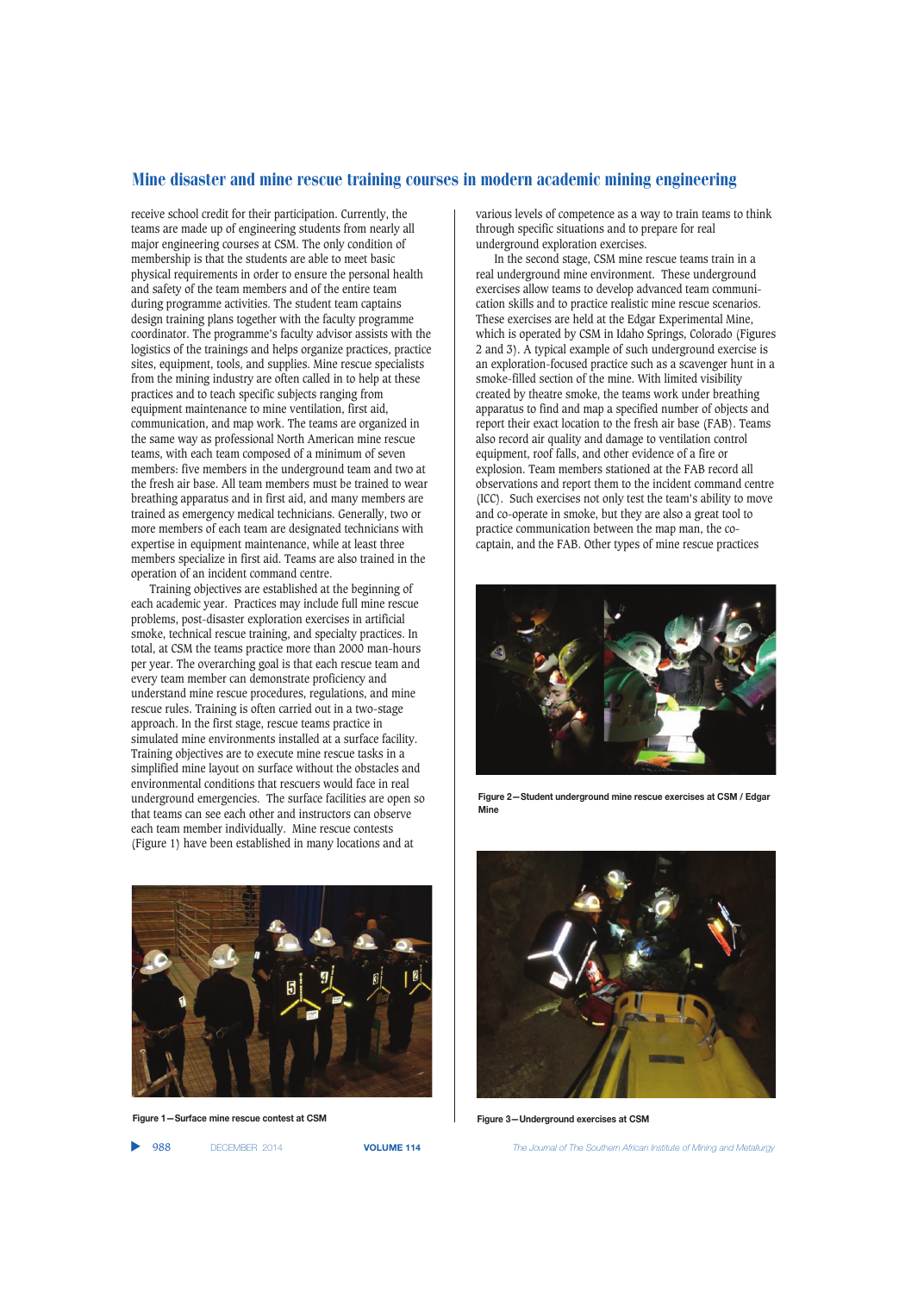may include high- and low-angle technical rope rescue, confined space training, and firefighting both underground and at surface locations. The Edgar Mine is equipped with a confined space maze that is currently being upgraded to provide a realistic experience for navigating complex, tight spaces in smoke and for carrying out rescue missions where an injured person must be extracted. The CSM teams are also given access to a large variety of additional firefighting and medical rescue training courses held at the Edgar Experimental Mine for professional firefighters and emergency management teams from nearby cities and towns. CSM mine rescue teams also develop valuable skills in special interest areas that include first aid, mine ventilation management, and rescue equipment maintenance.

Each year, all three CSM mine rescue teams compete in professional mine rescue contests. These contests are a great opportunity for the student teams to test their skills against professional mine rescue teams and to expand their network. The contests evaluate the competitors on their knowledge of mine rescue rules and regulations, their ability to work as a team, technical understanding of their equipment, and first aid abilities. The contests are split into four sections: written test, field competition, technician competition, and first aid competition. Each section challenges a different aspect of the team's mine rescue knowledge and enables judges and trainers to easily identify areas needing improvement. All CSM teams compete in state-wide and regional mine rescue contests, and often attain top placements in competitions with professional mine rescue teams.

Every other year, the CSM mine rescue programme hosts the Biennial Intercollegiate Mine Emergency Response Development Exercise (MERD) at the Edgar Mine in Idaho Springs, Colorado (Figure 4). This competition is for student mine rescue teams only. At the most recent MERD in the spring of 2013, five rescue teams participated; three from CSM, one from the University of British Columbia in Vancouver, Canada, and one from the Missouri University of Science and Technology at Rolla, Missouri (Figure 5).

These student MERDs are a great opportunity for mining engineering students to network and learn from each other, while also obtaining advice from professional mine safety and rescue specialists. Each team is assigned a mentor, an expert in the mine rescue field, who follows the team throughout the competition and provides advice, allowing the students to learn as much from the competition as possible.



*The Journal of The Southern African Institute of Mining and Metallurgy* **VOLUME 114** DECEMBER 2014 989 ▲

Professional mine rescuers bring a wealth of helpful suggestions and advice for the student teams, teaching from their real-life experiences. There are also several professional mine rescue trainers, with years of experience in the field of mine safety, who attend the student practices and competitions, mentor students, and teach classes in their areas of specialty. These experts serve as role models for the students and are a great resource throughout their collegiate career and often into their professional lives as well.

## **Mine rescue and mine disaster management training at the Technical University Bergakademie Freiberg**

#### *Industrial background*

Due to the ongoing restructuring and simultaneous decline of the number of large underground mining operations, the mining industry in Central Europe is experiencing a steady reduction of staff numbers in the remaining mines. It is feared that the well-established, centralized mine rescue organizations may collapse within the next decade. With this, a large number of small mines and underground operations may face a lack of skilled and capable mine rescue support. New strategies and organizational efforts for sustainable mine rescue operations in Germany are currently being discussed. German federal mining law requires companies to provide suitable mine rescue coverage for their underground operations. Mines must either establish their own rescue teams or join and support centralized mine rescue organizations or rescue teams. Based on the size and number of the active underground mining operations in Germany, five central main mine rescue centres are maintained nationwide. Two of these centres are operated by the German hard coal mining industry, while the other three centres are run by the BG RCI, the employers' workman's compensation insurance association for the minerals and chemical industries. These central mine rescue centres are responsible for the education and certification of mine rescue team members and the ongoing education and training of teams and team leaders. The rescue centres are equipped with sophisticated testing equipment for maintaining and calibrating mine rescue equipment. The centres also establish guidelines and recommendations for the use of the personal protection and rescue equipment, as well as for the execution and coordination of rescue operations, and set the standards and write content for mine rescue training courses.



**Figure 4—Student Mine Rescue Teams at MERD 2013 Figure 5—All student teams at the second MERD at Edgar Mine, 2013**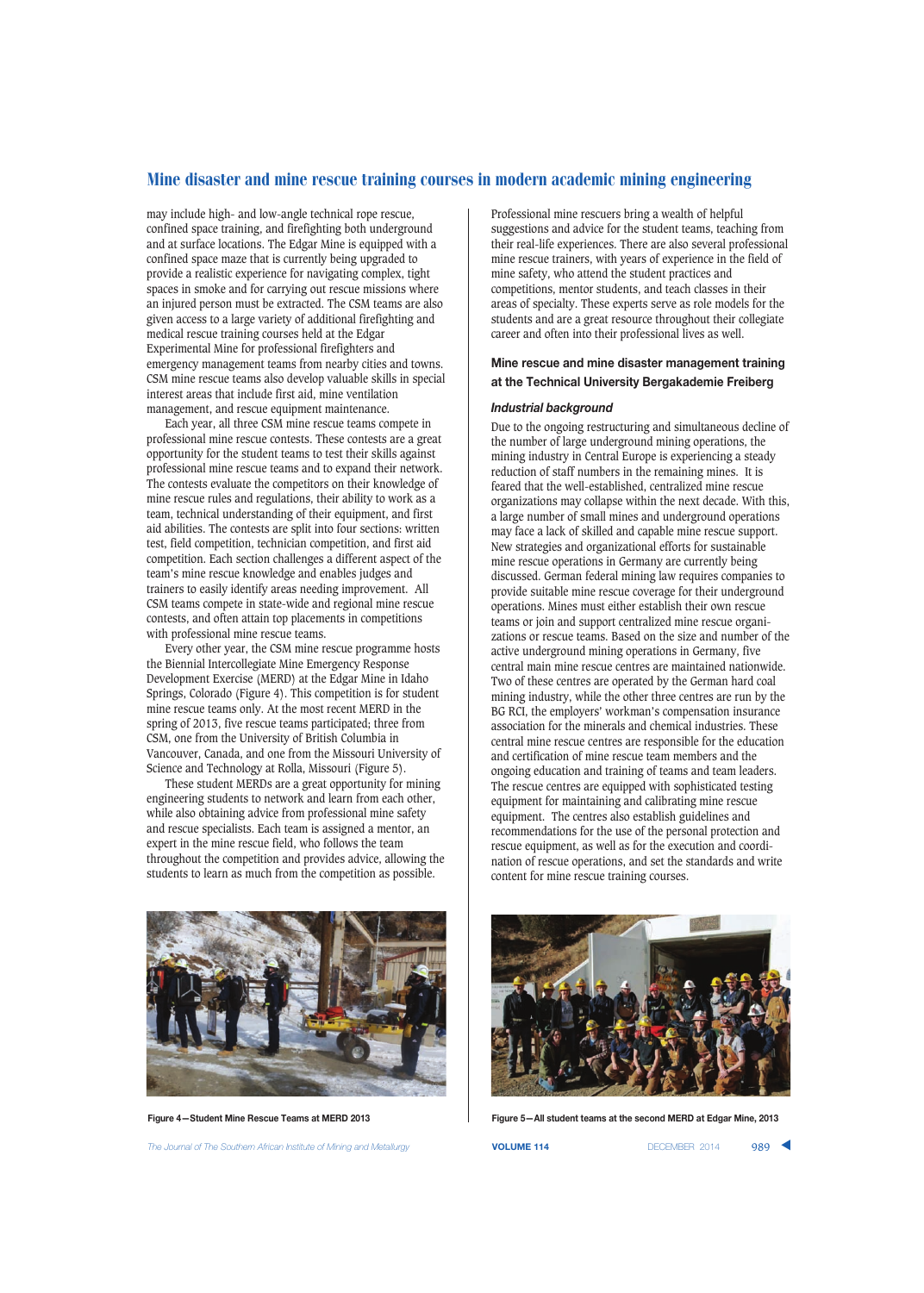In Germany, every active member of a mine rescue team must be a minimum of 18 years old and should not be older than 40. All members are volunteers, and individuals may serve as a team member, a team captain, or a chief. All members must be fully cross-trained, experienced miners who are familiar with a variety of situations underground. All rescue team members must have medical clearance under German medical standard G26/3, a specially designed, extensive medical examination under physical stress for people working under breathing apparatus. This clearance must be obtained before a rescue team member may be permitted to wear a breathing apparatus in a mine rescue operation. This thorough medical examination must be passed every second year and must also be renewed after recovering from illness or accident. The content and duration of the training for rescue team members, team captains, chiefs of rescue teams, and equipment attendants (bench technicians) are prescribed in the guidelines of the central mine rescue stations. These guidelines also govern education and training for mine rescue teams, organization and preparation of rescue operations, the minimum number of rescue teams that must be present on site before a rescue operation can commence, and a list of equipment required in order to start the rescue operation. An apprentice may become a mine rescue team member after attending a oneweek basic training course and passing additional theoretical and practical examinations.

Due to the ongoing restructuring in the mining industry, some changes in the basic structures of mine rescue operations must be implemented. Generally, a minimum of three fully operational mine rescue teams must be on site to start a mine rescue operation in a non-coal mine, while ten teams must be present at a hard coal mine. Under the new structure, smaller, three-man teams maybe formed under certain circumstances at small mines to enter the mine for life-saving operations only, with a second team on standby. The new regulations, together with other restructuring elements, adapted laws, as well as modified operating schemes have been presented to the public and are expected to be implemented during the year 2014. The mining engineering department of the Technische Universität Bergakademie Freiberg (TU BAF) has been part of the restructuring programme for several years and has hosted a number of scientific conferences and workshops on the reorganization and restructuring of the mine rescue scheme in central Germany.

## *Mine rescue and disaster management courses at Technische Universität Bergakademie Freiberg*

Occupational health and safety is a core competence for mining engineering graduates. This led to the incorporation of related course content into the mining engineering curriculum almost a century ago. Today, a specific course covers the subject not only for mining engineering students, but also for all other raw-material majors. For several decades, mining engineering students have been trained in a supplementary course in mine rescue provided by the central mine rescue station of BG RCI in Leipzig (Figure 6). During this block course, students are introduced to the structure, tasks, and responsibilities of mine rescue as well as the organization of a mine rescue operation.

▲

The course ends with a 'hot' emergency practice under breathing apparatus in the BG RCI exercise and training centre, which resembles the confined spaces and obstacles of an underground mine (Figure 7). Like every other mine rescue team member, the students also must obtain the medical certificate G26/3 before being admitted to this course. The course was formerly a mandatory part of mining engineering education, but owing to the constraints of the European harmonization in engineering education, the legal situation now is that it can be offered on a voluntary basis only. Nevertheless, the vast majority of students participate in the training.

During a mine emergency, mining engineers often play a leading role in the organization and the technical management of the disaster instead of going underground with the mine rescue teams. To prepare engineering students for this role, a new course on incident control and



**Figure 6—TU BAF mining students at BG RCI central mine rescue station**



**Figure 7—Confined spaces training at BGRCI central mine rescue station**

990 DECEMBER 2014 **VOLUME 114** *The Journal of The Southern African Institute of Mining and Metallurgy*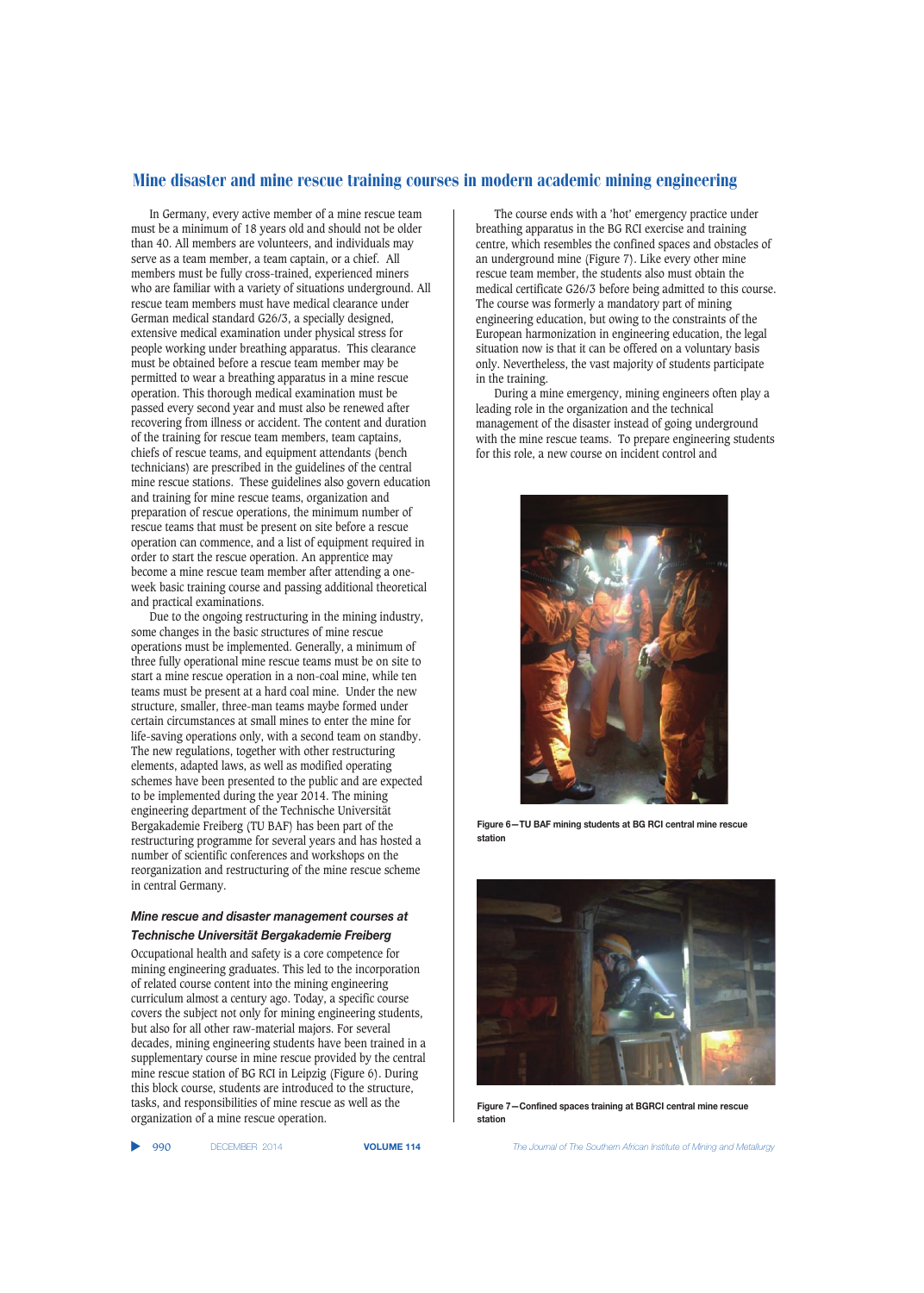management was added at TU BAF in 2012. This course is taught primarily by guest lecturers, who are also working as expert consultants in mine emergency management for the German mining industry. The course content includes incident command structures (adapted from military command structures – Figure 8), incident management, use of control and software tools, communication, organization of incident control, as well as public relations in cases with serious and fatal injuries. Students perform several practical exercises where they assume different roles managing an emergency. The role-playing exercises are designed following real incidents and include the necessary internal and external communication as well as public relations management, including press releases and press conferences. This course is mandatory for all mining engineering majors.

In 2013, staff of the mining engineering department of TU BAF had the chance to participate in the second MERD at the Colorado School of Mines as external observers. Following this exercise and close interaction and discussions with their American colleagues, a similar student mine rescue team structure has been implemented at TU BAF, making use of the 'FLB Reiche Zeche' research and experimental mine on campus (Figure 9). A member of the CSM student mine rescue team was invited to Germany and worked on an implementation project at TU BAF in the summer of 2013. The Freiberg student mine rescue team will be trained like all other professional mine rescue teams in the region and will also be outfitted with the standardized breathing and technical rescue equipment. The goal is to not only operate this mine rescue team for the training of the students, but also to support the existing mine rescue structure of the FLB

experimental mine with additional forces. An extensive training space at the FLB is being modified to be used as an underground mine rescue training centre not only for mine rescuers, but also for underground and confined space training for firefighters, the federal agency for technical relief (THW), and other special rescue teams. Currently, the legal requirements for the large scale integration of a student mine rescue team into the safety and rescue structure of the mine as well as into the overall disaster control structures of the region are being discussed with the local mining authorities.



**Figure 9—Mine rescue exercise at FLB Reiche Zeche research and experimental mine**



**Figure 8—Incident command structure and set-up in Germany**

**The Journal of The Southern African Institute of Mining and Metallurgy <b>VOLUME 114 VOLUME 114 DECEMBER 2014** 991